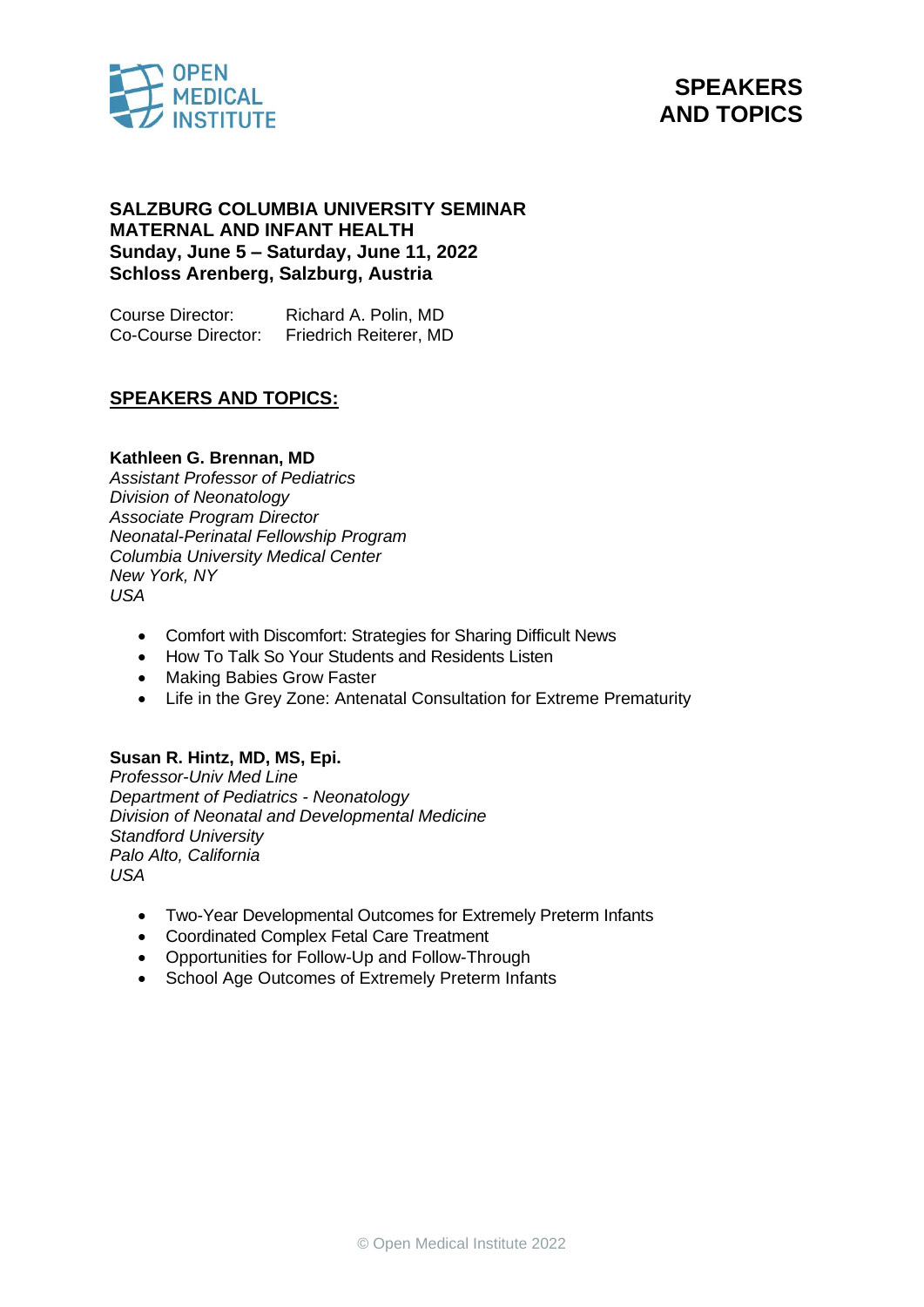



# **Richard A. Polin, MD**

*Professor of Pediatrics Columbia University College of Physicians and Surgeons Director, Division of Neonatology NY Presbyterian Morgan Stanley Children's Hospital New York, NY USA*

- Strategies for the Prevention of BPD
- An Evidence-Based Approach to Early-Onset Sepsis
- Three Instructive Cases and Six NICU Survival Tips
- Pathogenesis and Prevention of NEC
- A Skeptic's View of Neonatal Medicine

# **Friedrich Reiterer, MD**

*Medical University of Graz Department of Pediatrics Division of Neonatology Children's Hospital of Graz Graz Austria*

• Challenging Neonatal Cases

### **George R. Saade, MD**

*Jennie Sealy Smith Distinguished Chair Professor, Ob/Gyn & Cell Biology Chief of Obstetrics & Maternal-Fetal Medicine Director, Perinatal Research Division The University of Texas Medical Branch Galveston, TX USA*

- Fetal Growth Restriction
- Interesting Obstetrical Cases
- Where Do Ideas Come From?
- Pregnancy as a Window to Future Health
- Preterm Birth: Prevention and Management